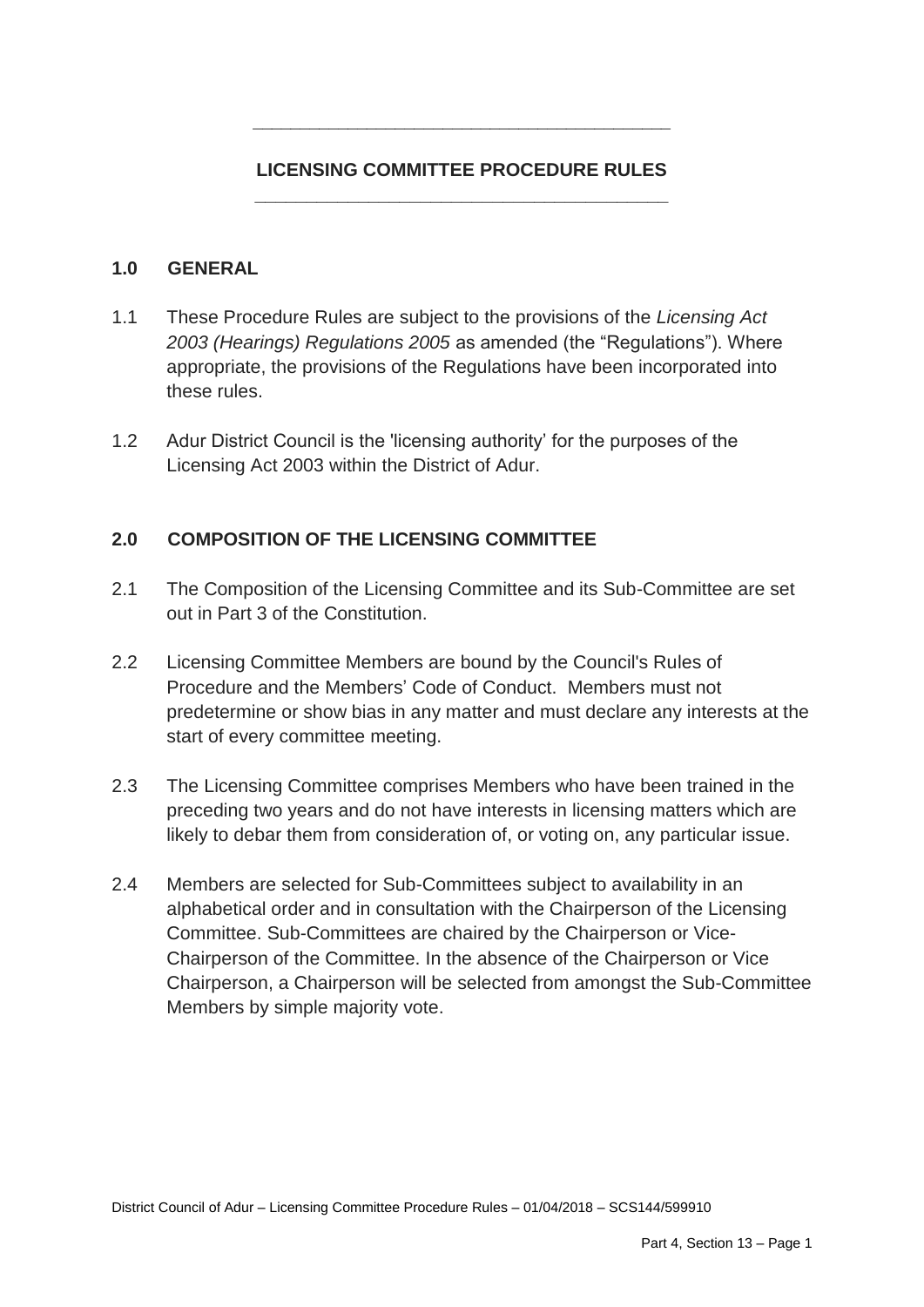# **3.0 NOTICE OF HEARING**

- 3.1 The Council shall notify the parties involved of the date, time and place at which the hearing is to be held (the 'Notice of Hearing') in accordance with the provisions of the Regulations.
- 3.2 The Notice of Hearing shall be accompanied by information regarding the following: -
	- (a) the rights of a party provided for in paragraphs 4.1 and 8.5 below;
	- (b) the consequences if a party does not attend or is not represented at the hearing;
	- (c) the procedure to be followed at the hearing;
	- (d) any particular points on which the Licensing Committee will want clarification from a party at the hearing.

# **4.0 RIGHTS OF ATTENDANCE, ASSISTANCE AND REPRESENTATION**

- 4.1 Subject to paragraphs 6.2 and 6.4 below, a party may attend the hearing and may be assisted or represented by any person whether or not that person is legally qualified.
- 4.2 For the avoidance of doubt a party may be assisted or represented by their Ward Councillor. Any Councillor undertaking such a role would take no part in the determination of the matter before the Committee.
- 4.3 Upon receipt of the Notice of Hearing and within the period of time prescribed by the Regulations, and specified in the Notice of Hearing, each party shall advise the Council in writing:-
	- (a) whether he/she intends to attend and/or be represented at the hearing, giving the name and contact details of the representative if applicable;
	- (b) whether he/she considers a hearing to be unnecessary.
- 4.4 In a case where a party wishes any person (other than the person he/she intends to represent him/her at the hearing) to appear at the hearing, they shall submit a written request for permission for such other person to attend at the hearing, giving their name and a brief description of the point or points on which they may be able to assist the Licensing Committee, in relation to the application.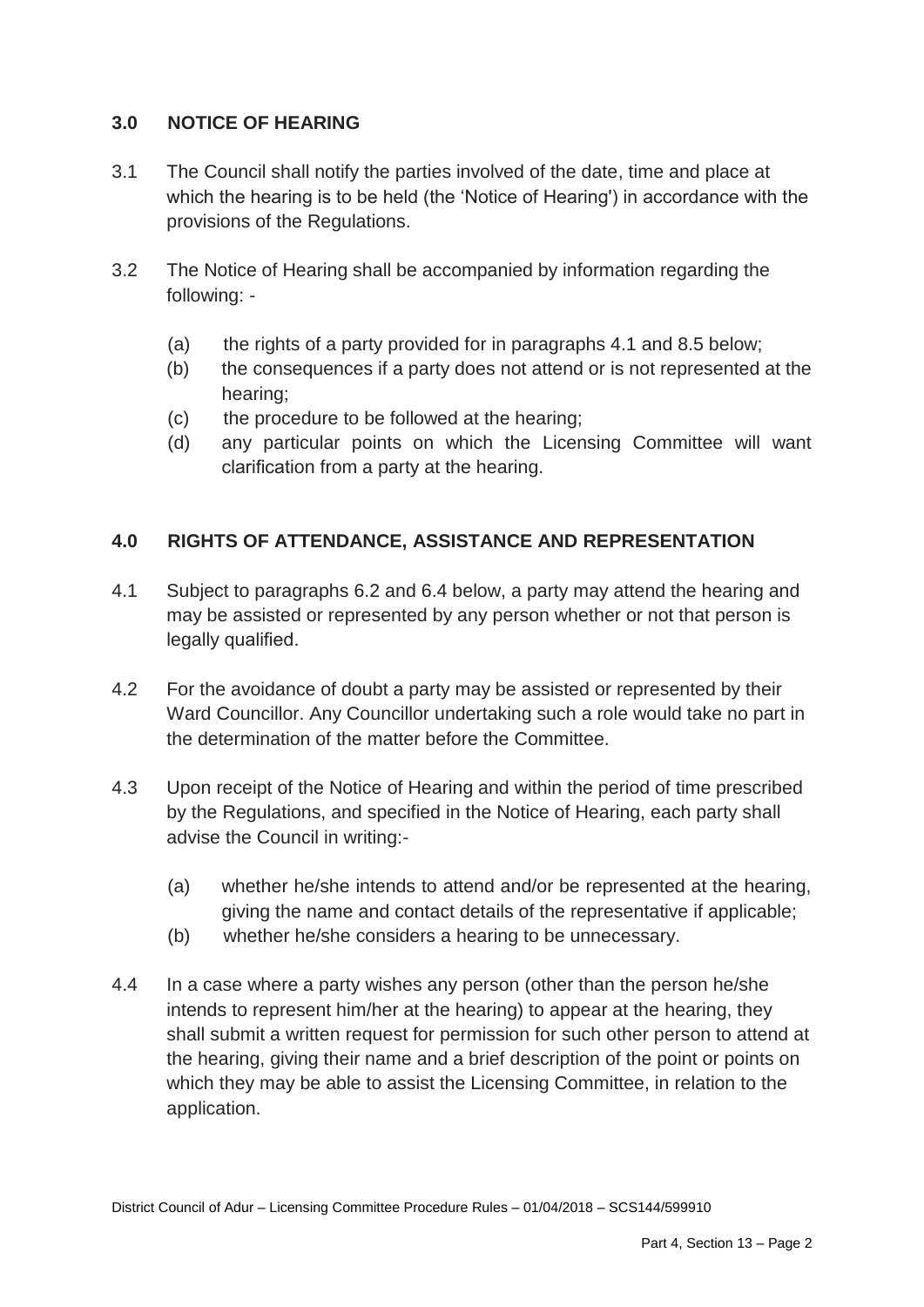- 4.5 A party who wishes to withdraw any representations they have made may do so:
	- (a) by giving notice to the Licensing Section; or
	- (b) orally at the hearing.

### **5.0 RIGHT TO DISPENSE WITH A HEARING IF ALL PARTIES AGREE**

- 5.1 This section does not apply to Review Hearings.
- 5.2 Subject to paragraph 5.1 above, the Licensing Committee may dispense with holding a hearing if all persons (as required by the Act) agree that such a hearing is unnecessary, other than the Licensing Authority itself.
- 5.3 If the Licensing Authority agrees that a hearing is unnecessary, it shall forthwith give notice to the parties that the hearing has been dispensed with.

### **6.0 HEARING TO BE HELD IN PUBLIC**

- 6.1 Subject to paragraph 6.2 below, the hearing shall take place in public.
- 6.2 The Licensing Committee may exclude the public from all or part of a hearing where it considers that the public interest in doing so outweighs the public interest in the hearing, or that part of the hearing taking place in public.
- 6.3 For the purposes of paragraph 6.2 a party and any person assisting or representing a party, may be treated as a member of the public.
- 6.4 The Licensing Committee may require any person attending the hearing who is in their opinion behaving in a disruptive manner to leave the hearing and may:
	- (a) refuse to permit that person to return; or
	- (b) permit him/her to return only on such conditions as the Licensing Committee may specify;

but such a person may, before the end of the hearing, submit to the Committee, in writing, any information which they would have been entitled to give orally had they not been required to leave.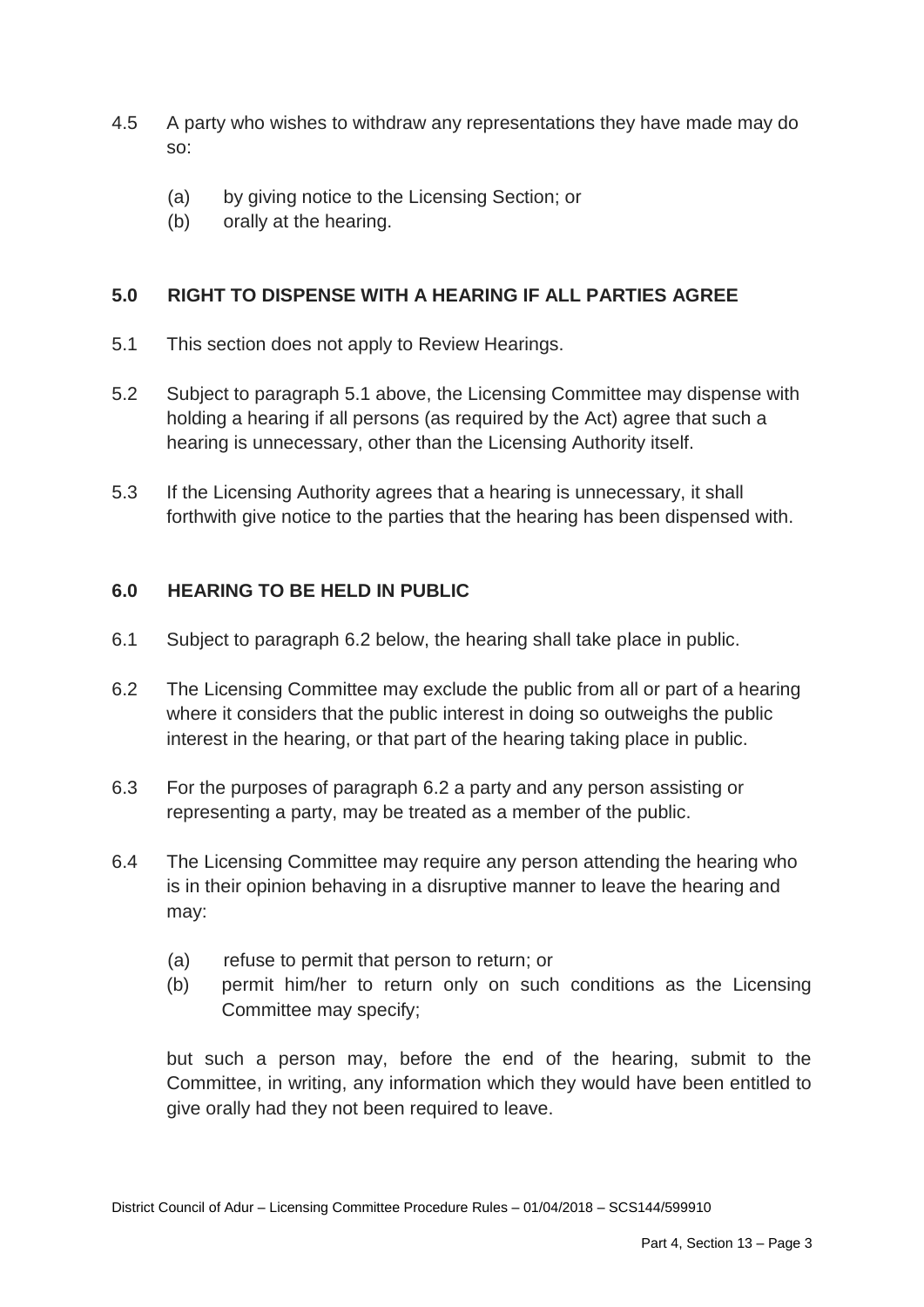# **7.0 REPORT**

- 7.1 A report will be put before the Licensing Committee, prepared by the Director for Communities, and all parties to the hearing will be sent a copy of the report in advance of the hearing.
- 7.2 The report will also be published on the Councils' website, in accordance with the Council's Access to Information Procedure Rules.

# **8.0 PROCEDURE AT THE HEARING**

- 8.1 The Licensing Committee will seek to focus the hearing on the steps needed to promote the particular Licensing Objective(s) which has given rise to the specific representation(s) and will avoid straying into undisputed areas.
- 8.2 The order of business shall be at the discretion of the Chairperson of the Licensing Committee, but will normally proceed in accordance with procedures put before the meeting and sent to the applicant prior to the meeting. The procedure will be explained at commencement of the hearing.
- 8.3 Each Party will be given a maximum of 20 minutes to make their representations; all comments should be focused, relevant and avoid repetition.
- 8.4 Cross examination shall not be permitted unless the Licensing Committee considers that cross examination is necessary for it to consider the representations, application or notice as the case may require.
- 8.5 Where there is more than one representation raising the same or similar grounds, the Licensing Committee may request that only one party addresses them on behalf of the parties who have made the representations in question.
- 8.6 In considering any representations made by a party the Licensing Committee may take into account documentary or other information produced by a party in support of their application, representations or notice (as applicable) either before the hearing or, with the consent of all the other parties, at the hearing.
- 8.7 The Licensing Committee shall disregard any information given or evidence produced by a party which is not relevant to:
	- (a) their application, representations or notice (as applicable); and
	- (b) the promotion of the Licensing Objectives or, in relation to a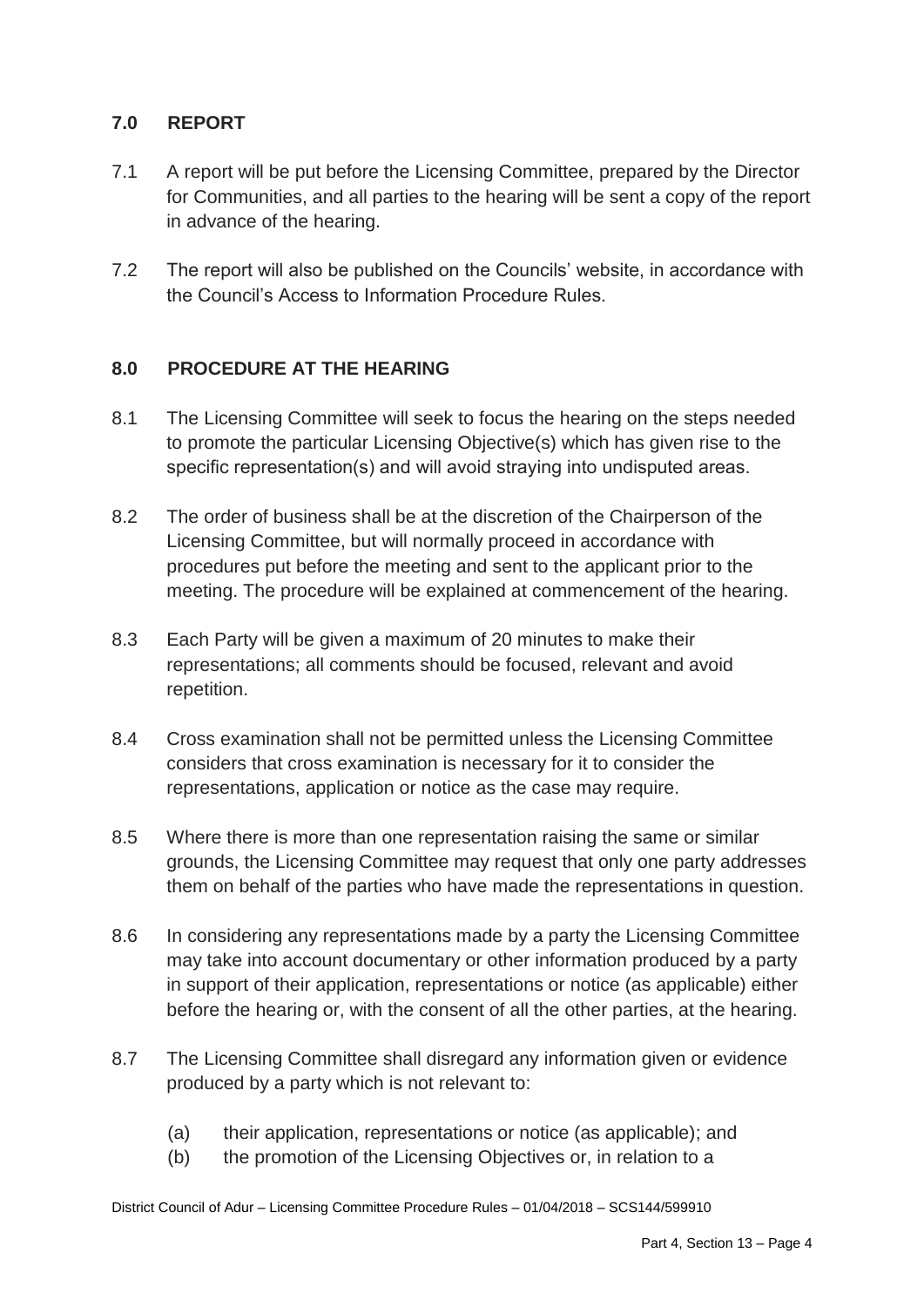hearing to consider a notice given by a Chief Officer of Police, the crime prevention objective.

- 8.8 At the Hearing, a party may choose to amplify and to rely upon written representations or documents which form part of the published papers. Parties may not produce or rely upon further representations or documents without the permission of the Chairperson of the Licensing Committee. The Licensing Committee will not normally allow representations or documents which are produced for the first time at the hearing or at short notice.
- 8.9 Hearsay evidence may be admitted before the Licensing Committee, but consideration will always be given to the weight, if any, to be attached to such evidence, depending upon the circumstances in which it arises.

# **9.0 ROLE OF THE LEGAL ADVISOR**

- 9.1 The Licensing Committee may seek advice or clarification of any procedural, technical or legal matter from the Legal Advisor at any time during the course of the hearing.
- 9.2 The Legal Advisor will provide the Licensing Committee with any advice it requires properly to perform its functions, whether or not the Committee requested that advice, on:
	- (a) questions of law;
	- (b) questions of mixed fact and law;
	- (c) matters of practice and procedure;
	- (d) the range of options available to the Committee;
	- (e) any relevant decisions of higher Courts:
	- (f) relevant national guidance or policy;
	- (g) other issues relevant to the matter before the Sub-Committee;
	- (h) the appropriate decision-making structure to be applied in any given case.
- 9.3 The Legal Advisor will assist the Licensing Committee, where appropriate, as to the formulation of reasons and the recording of those reasons.
- 9.4 The Legal Advisor will play no part in making findings of fact but may assist the Licensing Committee by reminding them of the evidence taken from his/her own, or the Committee Clerk's, notes.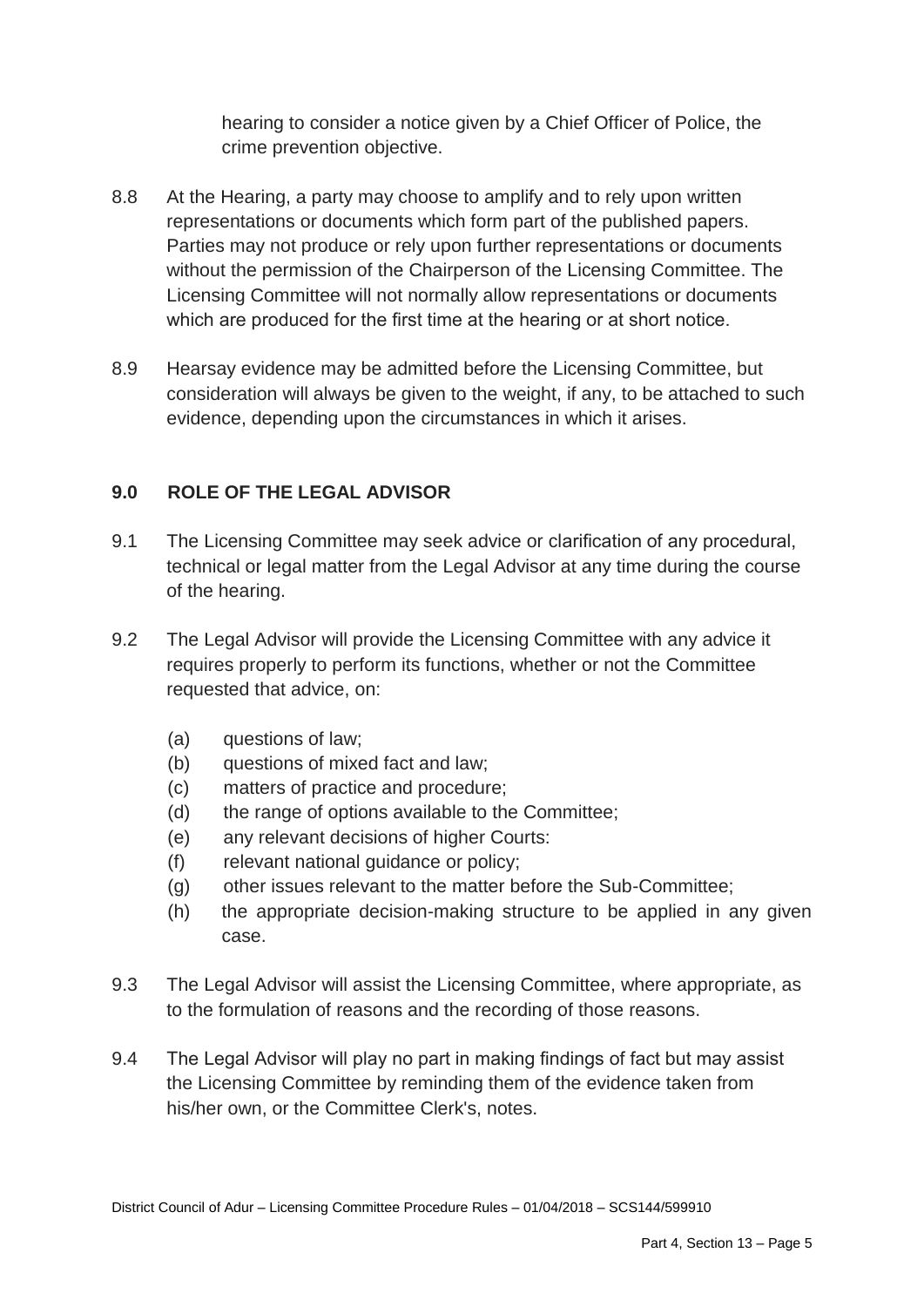- 9.5 The Legal Advisor may ask questions of witnesses and the parties in order to clarify the evidence and any issues in the case.
- 9.6 The Legal Advisor is under a duty to ensure that every case is conducted fairly.
- 9.7 When advising the Licensing Committee the Legal Advisor should:
	- (a) ensure that he/she is aware of the relevant facts;
	- (b) invite representations from the parties on the advice;
	- (c) provide the parties with the information necessary to enable them to make such representations.
- 9.8 The Legal Advisor may assist Members during the course of their deliberations, either when asked to do so, or if he/she realises there is a point of law on which they may need assistance but on which he/ she omitted to advise them in open session.

# **10.0 ROLE OF THE DEMOCRATIC SERVICES OFFICER**

- 10.1 The role of the Democratic Services Officer shall be to undertake the procedural arrangements to hold the meeting according to the Council's Procedure Rules, make a record of the proceedings, summarise and record decisions and to provide help and assistance to members of the public attending hearings.
- 10.2 The Democratic Services Officer will not ordinarily remain with the Members of the Licensing Committee when they retire to make their deliberations but may do so at the request of the Licensing Committee Chairperson or the Legal Advisor.

# **11.0 DETERMINATION OF APPLICATIONS**

- 11.1 The Committee will give appropriate weight to:
	- (a) the representations (including supporting information) presented by all the parties;
	- (b) national guidance;
	- (c) the Adur District Council Licensing Policy;
	- (d) the steps that are necessary to promote the Licensing Objectives.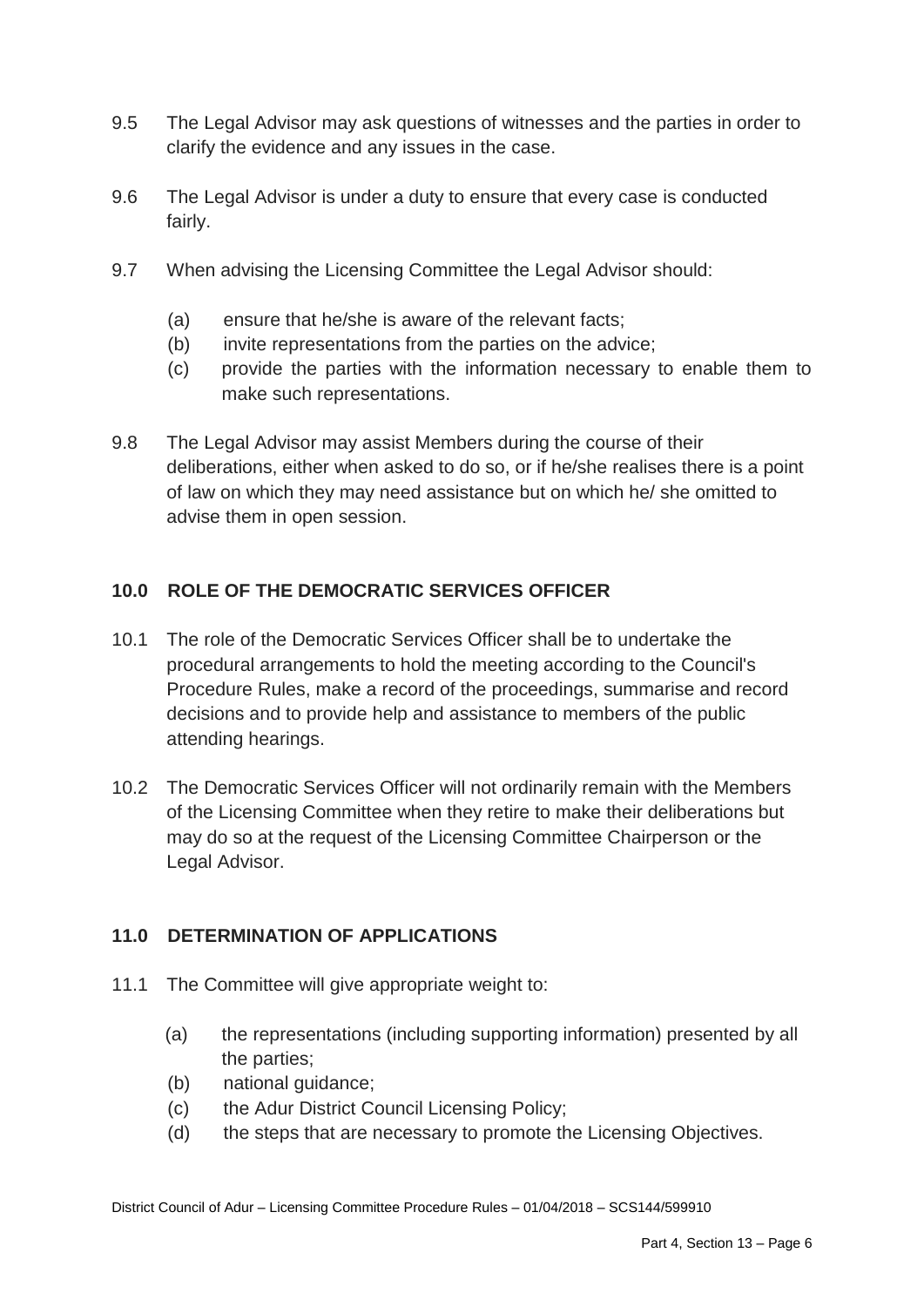- 11.2 The Licensing Committee shall normally make its determination in any case at the conclusion of the hearing, or within 5 working days thereafter.
- 11.3 Where a hearing has been dispensed with in accordance with paragraph 5 of these Procedure Rules, the Licensing Committee will make its determination within the period of ten working days beginning with the day Notice is given to the parties.
- 11.4 The determination shall be sent to all parties within 5 working days of a decision being made by the Committee.

# **12.0 FAILURE OF PARTIES TO ATTEND THE HEARING**

- 12.1 If a party has informed the Licensing Authority that he/she does not intend to attend, nor be represented at the hearing, the hearing may proceed in his/her absence.
- 12.2 If a party who has not so indicated fails to attend or be represented at a hearing the Licensing Committee may:
	- (a) where it considers it to be necessary in the public interest, adjourn the hearing to a specified date; or
	- (b) hold the hearing in the party's absence.
- 12.3 Where the Licensing Committee holds the hearing in the absence of a party, the Committee shall consider at the hearing of the application, representations or notice made by that party.

# **13.0 ADJOURNMENTS**

- 13.1 Subject to the provisions of the Regulations, the Licensing Committee may:
	- (a) adjourn the hearing to a specified date;
	- (b) arrange for a hearing to be held on specified additional dates

where it considers it necessary for its consideration of any representations or notice made by a party.

13.2 Where the Licensing Committee adjourns the hearing to a specified date it shall forthwith notify the parties of the date, time and place to which the hearing has been adjourned.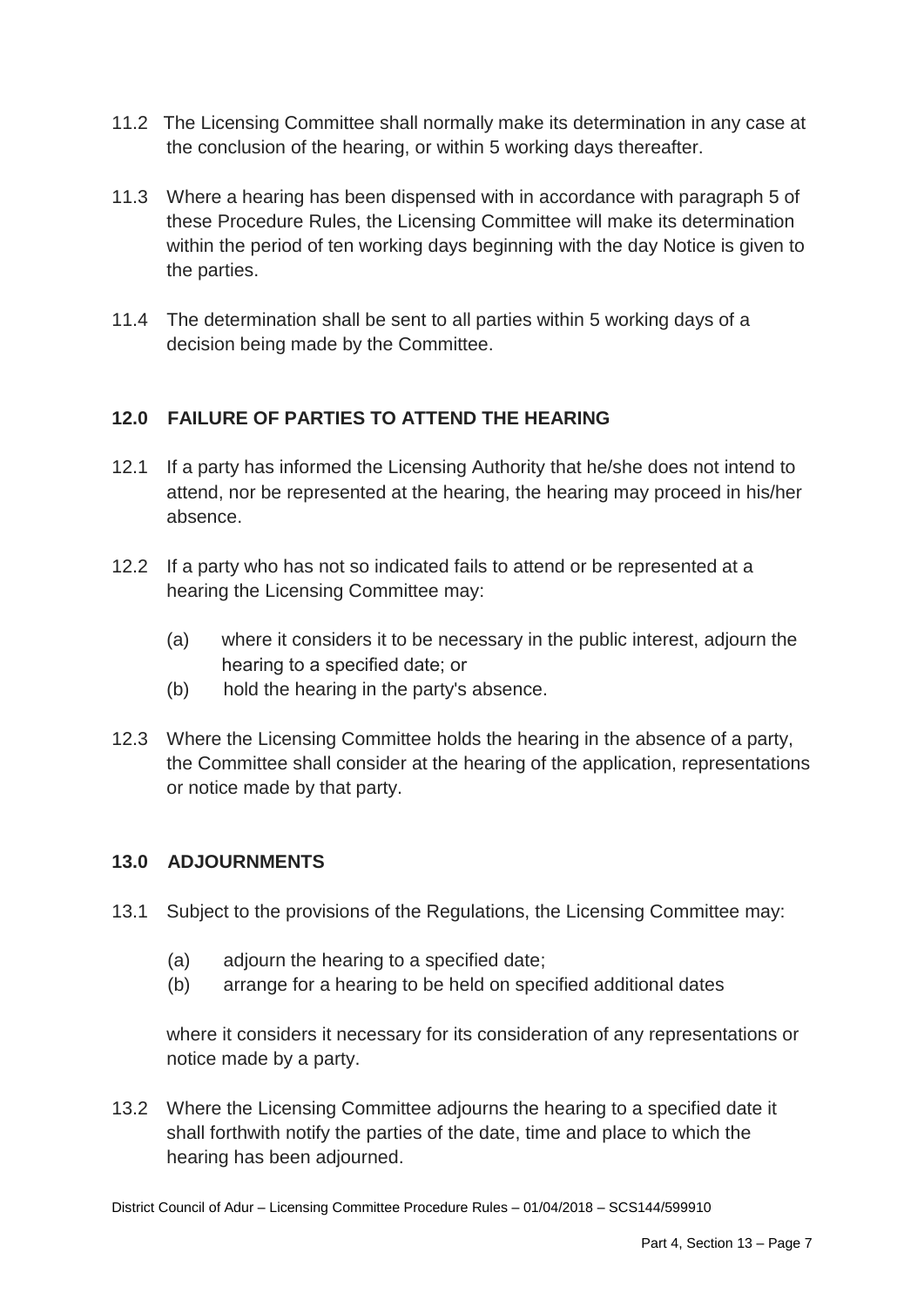13.3 Similarly, when the Licensing Committee arranges for the hearing to be held on a specified additional date it shall notify the parties of the additional date, time and place at which the hearing is to be held.

## **14.0 RECORD OF PROCEEDINGS**

- 14.1 A record of the hearing ('the Minutes') shall be kept for 6 years from the date of determination or, where an appeal is brought against the determination, the disposal of the appeal.
- 14.2 An audio recording will be made of the open part of the hearing and will be placed on the Council's website.

### **15.0 WAIVER OF PROCEDURE RULES**

- 15.1 Except where prescribed by the Regulations, the Chairperson of the Licensing Committee may in any particular case dispense with or modify these Rules.
- 15.2 In particular, the Chairperson may extend a time limit provided for in the Regulations for a specified period where it considers this to be necessary and/or in the public interest.
- 15.3 Where the Chairperson has extended a time limit it shall forthwith give a notice to the parties stating the period of time of the extension and the reasons for it.

### **16.0 QUALIFIED PRIVILEGE**

- 16.1 Statements made in Licensing Committee meetings are subject to the general principles of the law of defamation. However, the Licensing Committee's proceedings are regarded in law as a 'privileged occasion' to which the doctrine of qualified privilege attaches to statements made in the Committee's proceedings (quasi-judicial in nature) providing the following criteria are met:
	- (a) any opinions expressed are honestly held;
	- (b) opinions/statements are based on the facts of the matter;
	- (c) opinions/statements are on a matter of public interest;
	- (d) a clear distinction is made between what is fact and what is opinion;
	- (e) there is no malice.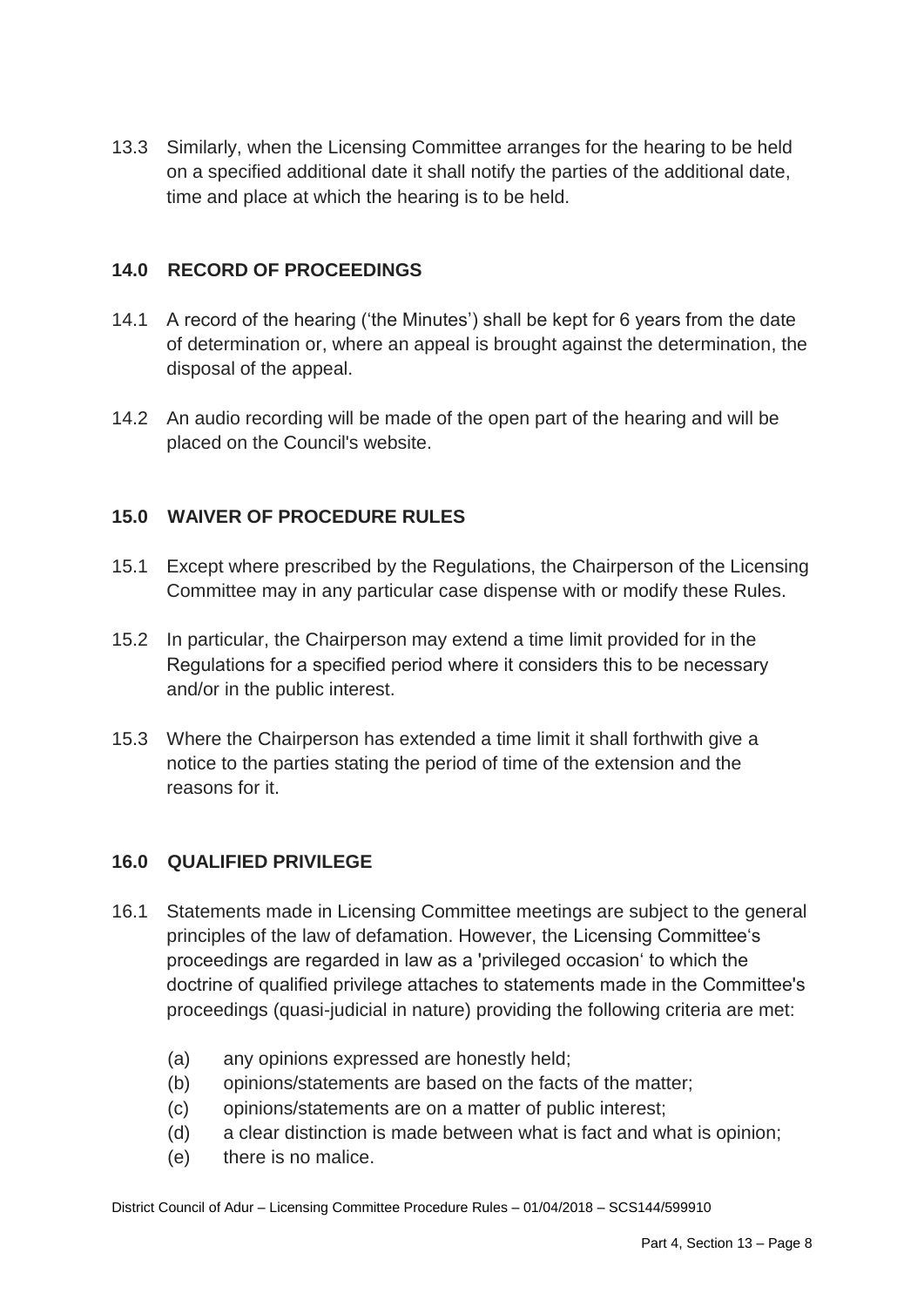## **17.0 HUMAN RIGHTS**

- 17.1 The Human Rights Act 1998 incorporates the European Convention on Human Rights and makes it unlawful for a Local Authority to act in a way which is incompatible with a Convention right. The Licensing Committee will have regard to the Human Rights Act when exercising its licensing functions, and in particular to the following provisions:
	- Article 1: Every person is entitled to the peaceful enjoyment of his/her possessions;
	- Article 6: In the determination of civil rights and obligations everyone is entitled to a fair and public hearing within a reasonable time by an independent and impartial tribunal established by law;
	- Article 8: Everyone has the right to respect for his/her home and private and family life.

### **18.0 EQUALITIES**

18.1 All decisions will be made in accordance with the Council's equalities duty pursuant to the Equalities Act 2010, and other legislation.

### **19.0 RIGHT OF APPEAL**

### **19.1 The Applicant**

The Applicant has a right of appeal against a decision, to the Magistrates' Court, within 21 days, beginning with the day on which the applicant was notified of the decision of the Licensing Authority:

- (a) to reject the Application for a premises licence; or
- (b) to impose conditions on the premises licence; or
- (c) to exclude a licensable activity; or
- (d) to refuse to specify a person as a Premises Supervisor.